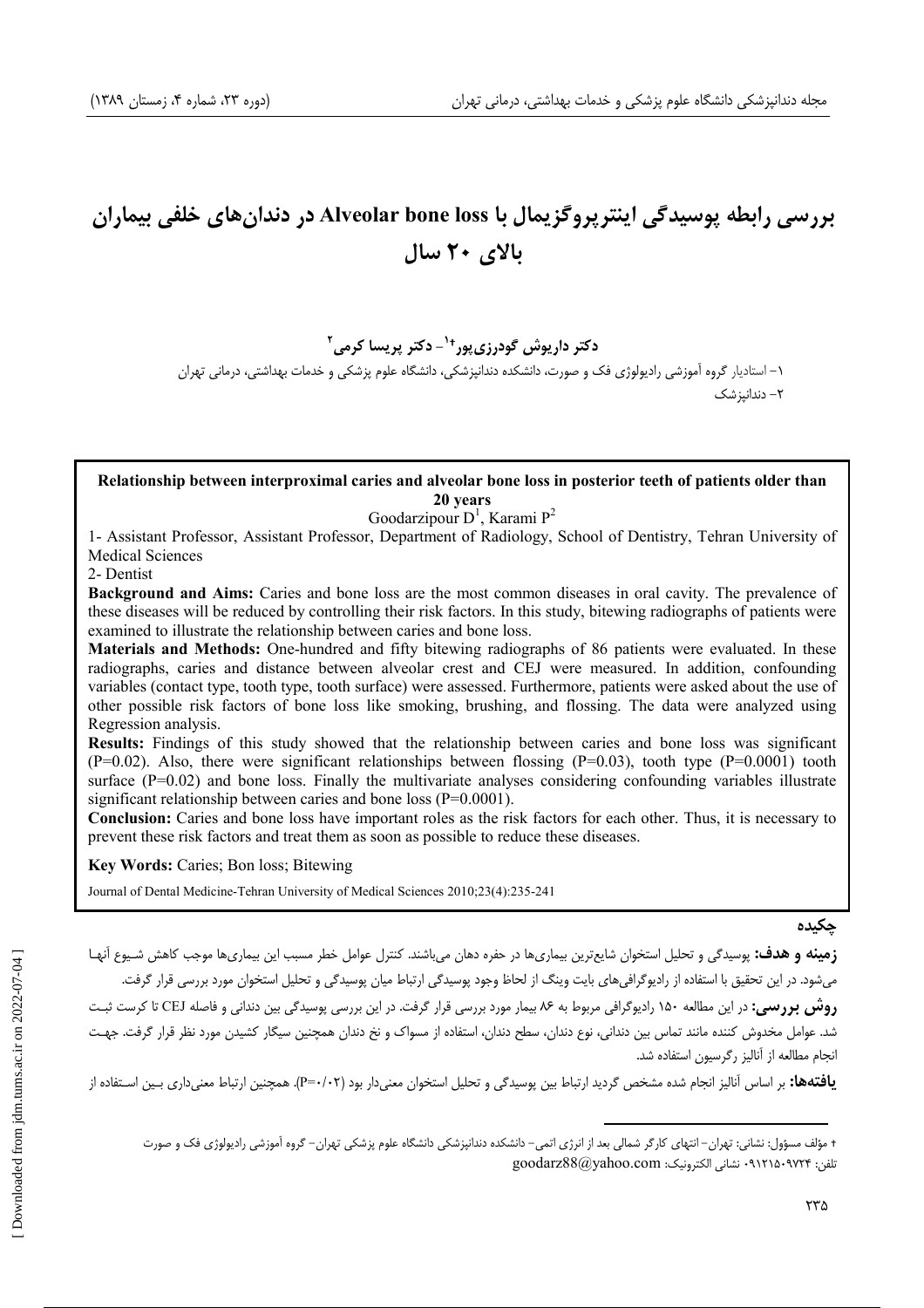نخ دندان (P=۰/۰۳)، نوع دندان (P=۰/۰۰۰)، سطح دندان (P=۰/۰۲) با تحلیل استخوان مشاهده شد. در این مطالعه نشان داده شد با لحاظ نمودن تأثیرعوامـل مخدوش کننده نیز پوسیدگی و تحلیل استخوان با یکدیگر ارتباط دارند (P=۰/۰۰۰۱).

**نتیجه گیری:** پوسیدگی و تحلیل استخوان نقش مهمی به عنوان ریسک فاکتور برای یکدیگر ایفا میکنند. از این رو می توان با پیشگیری از آنها سـبب کـاهش شيوع اين دو ضايعه گرديد.

**كليد واژهها:** پوسيدگي؛ تحليل استخوان؛ بايت وينگ

وصول: ٨٨/٠٩/١٨ اصلاح نهايي: ٨٩/٠٩/٠١ تأييد چاپ: ٨٩/٠٩/٠٨

#### مقدمه

پلاک دندانی فاکتور آغازگر اولیه ژنژیویت مزمن (فرم مخرب بیماری پریودنتال) میباشد، بنابراین منطقی به نظر می رسد عوامل موضعی که در تجمع پلاک کمک میکنند و در بهداشت دهان تداخل ایجاد می کنند را به عنوان عوامل مهم در پاتوژنز بیماریهای پریودنتال در نظر گرفت (۱). چندین عامل مستعد کننده سیستمیک و موضعی در ايجاد التهاب پريودنتال دخيل هستند (٢). پوسيدگيهاي اوليه و پوسیدگی های ترمیم نشده در سطوح صاف دندان ها می توانند به عنوان مکانهای تجمع پلاک موضعی باشد، از این رو از فاکتورهای اتیولوژیک بالقوه در بیماریهای پریودنتال به شمار می روند. با این حال رابطه بین حضور این ضایعات و پیشرفت بیماریهای پریودنتال کاملاً مشخص نمی،باشد.

اگر عوامل موضعی در پاتوژنز بیماری پریودنتیت مزمن نقش داشته باشد، پس ممانعت ازایجاد آن می تواند بسیار با اهمیت باشد و ممکن است پیشگیری از آن، تأثیر ویژهای داشته باشد. این عامل به ویژه در نوجوانان و جوانان که بروز پوسیدگی در آنها بیشتر است اهمیت دارد  $\Lambda$ )

فضای اینترپروگزیمال به دلیل عدم دسترسی شایعترین مکان برای تجمع پلاک است. این پلاکها میتوانند به صورت فوق و تحت لثهای قرار گیرند. پاکتهای عمیق میتوانند گیر غذایی را افزایش داده، در نتیجه احتمال پوسیدگی در ناحیه اینترپروگزیمال را افزایش دهند. برای بررسی صحت این فرضیات میتوان از رادیوگرافی بایت وینگ که بهترین وسیله برای ارزیابی پوسیدگی بین دندانی و قابل اعتمادترین شاخص برای ارزیابی Alveolar bone loss میباشد، استفاده کرد  $(\tau-\Delta)$ 

در این مطالعه رابطه بین پوسیدگیهای ترمیم نشده که در ناحیه یروگزیمال دندان قرار دارند و شیوع Alveolar bone loss در همان

ناحیه مورد ارزیابی قرار گرفته است. از آنجایی که عوامل مختلفی در ایجاد بیماری پریودنتیت مؤثر هستند، در این تحقیق با تفکیک عوامل مداخله گر احتمالی و بررسی رابطه آنها بر روی تحلیل استخوان، رابطه پوسیدگی و تحلیل استخوان مورد ارزیابی قرار گرفت.

## روش اجرا

به افراد بالای ٢٠ سال كه به بخش راديولوژى جهت تهيه رادیوگرافی بایت وینگ مراجعه کرده بودند، Check list هایی داده شد، که در آنها متغیرهای مستقل سن، جنس، دفعات مسواک زدن و استفاده از نخ دندان و دفعات مصرف سیگار لحاظ شده بود. پس از انجام رادیوگرافی، مواردی که همپوشانی شدید دندانی داشتند از مطالعه خارج شدند. دستگاه رادیوگرافی مورد استفاده بهار آردین بود. برای تهیه رادیوگرافی بایت وینگ از Tab استفاده شد. لازم به ذکر است که در این مطالعه دندانهای عقل (مولرسوم) بررسی نشدند. فیلم در ناحیه مورد نظر (مولر یا پرمولر) طوری قرار گرفت که تمام ۴ دندان توسط فیلم تحت پوشش قرار گیرد. ظهور و ثبوت تمام فیلمها از طریق ماده ظهور و ثبوت آمادهء مصرف کارخانه شیمی جهان و دستگاه ظهور و ثبوت Velopex extra-x انجام شد. لازم به ذکر است که در هنگامی كه بيمار منتظر دريافت عكس بود، Check list توسط بيمار كامل می شد. در بررسی فیلمها از خط کش ترانسپرنت میلی متری برای ارزیابی میزان Alveolar bone loss استفاده شد. برای ارزیابی پوسیدگی که متغیر وابسته کیفی بود، به طریق زیر عمل شد: مشاهده فیلم برای تعیین میزان پوسیدگی به صورت پوسیدگی اولیه (داخل مینا)، پوسیدگی داخل عاج و نوع سوم که نزدیک پالپ بود. همچنین دندانهایی که دارای رستوریشن در ناحیه پروگزیمال بودند، به صورت جداگانه ثبت شدند. برای ارزیابی نوع تماس بین دندانی و نوع دندان و نوع سطح که از متغیرهای مستقل دیگر بودند نیز از رادیوگرافی استفاده شد. موارد ذکر شده در مدت زمان ۱۰–۵ دقیقه برای هر فیلم متناسب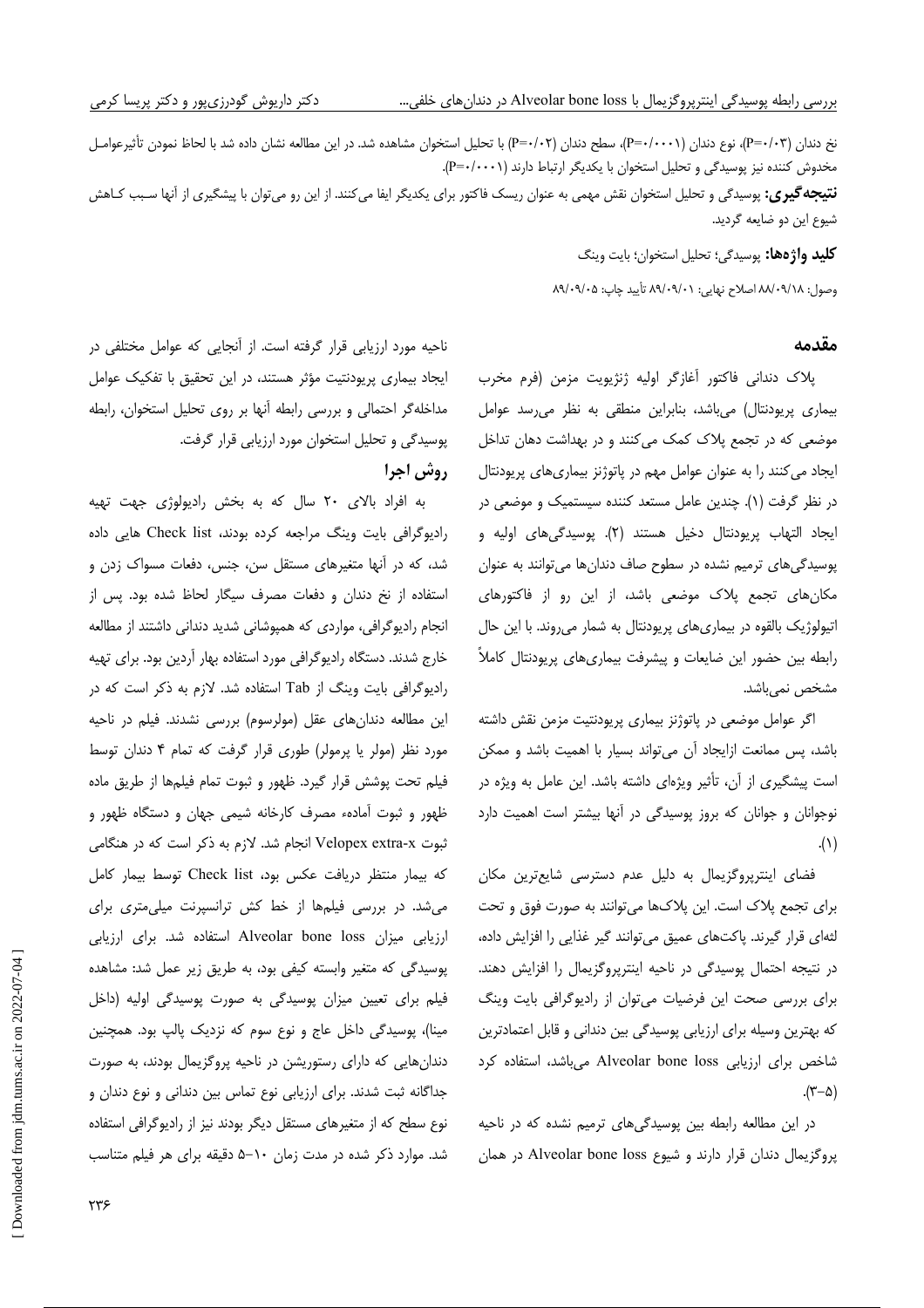با پوسیدگیهای موجود، تعداد دندانها، شرایط تماس بین دندانی و یا غیره بررسی شد. پس از جمعأوری دادهها، اطلاعات به دست أمده از طريق نرم|فزار SPSS مورد آناليز قرار گرفت. روش آناليز آماري بر اساس مدل های رگرسیونی برای داده های مرتبط (GEE) بود (با .(وش Exchangeable).

روش آناليز دادەها

در این مطالعه از آنالیزرگرسیون Bivariate و Multivariate استفاده شد. عوامل مخدوش كننده كه ارتباط آنها با تحليل استخوان با P-value کمتر از ۰/۲ در آنالیز Bivariate مشاهده شد، وارد آنالیز Multivariate شده و سطح معنىدارى ۰/۰۵ در نظر گرفته شد.

### **يافتهها**

در مطالعه حاضر به بررسی رابطه پوسیدگی پروگزیمال و Alveolar bone loss در افراد بالای ۲۰ سال، با در نظر گرفتن عوامل متغییر، پرداخته شد. در این مطالعه از ۸۶ نفر رادیوگرافی بایت وینگ به عمل آمد. این رادیوگرافی برحسب نیاز بیمار، ۱ تا ۴ عدد برای هر بیمار بود. در مجموع حدود ۱۵۰ رادیوگرافی بایت وینگ مورد ارزیابی قرار گرفت. ۸۳٪ بیماران را خانمها و ۱۷٪ را آقایان تشکیل میدادند. از دندانهای مورد مطالعه، ۵۰/۷٪ مولر و ۴۹/۳٪ پرمولر بودند.

در این تحقیق پوسیدگی و تحلیل استخوان به تفکیک نواحی سنجیده شده است. طبق أنالیزهای انجام شده در مجموع ۴۹/۷٪ نواحی بررسی شده مربوط به مزیال و ۵۰/۳ ٪ نیز در دیستال بودند.

Alveolar bone loss متغيير وابسته كمي در اين مطالعه بود. برای سنجش میزان آن فاصله CEJ تا سطح کرست استخوان در مجاور دندان سنجیده شد. آنالیز دادهها نشان داد که میزان متوسط فاصله CEJ تا سطح كرست استخوان در بين سطوح دنداني مولر و پرمولر ۰/۹۵ میلی متر می باشد. کمترین میزان این فاصله ۰ و بیشترین میزان آن ۸ میلی متر محاسبه شد.

در این تحقیق پوسیدگی بین دندانی متغییر وابسته دیگری بود، که به صورت کیفی (Qualitative) رتبهبندی شد. دراین طبقهبندی موارد زیر وجود داشت: بدون پوسیدگی، پوسیدگی اولیه (مینا)، داخل عاجی و نزدیک پالپ، که مقادیر أنها به ترتیب ۶۸/۶٪، ۲/۲٪، ۴/۲٪ و۲/۲٪

ثبت شد. در این طبقهبندی رستوریشنها نیز قرار داشتند که ۱۷/۸٪ سطوح را شامل میشدند.

Newman و همكاران براي پريودنتيت مزمن كه از نشانههاي آن تحلیل استخوان است، ریسک فاکتورهایی را نام برده است. از میان این ریسک فاکتورها به عواملی مثل فاکتورهای موضعی (مانند جرم که از -موارد مؤثر بر روى آن بهداشت دهان است) و عوامل رفتارى (سيگار، استرس) اشاره كرده است (۶). در اين مطالعه سعى شد كه اين فاکتورهای دخیل در تحلیل استخوان تفکیک شوند و اثرات آنها به صورت مجزا بررسی شود، تا عوامل مخدوش کننده در بررسی تأثیر پوسیدگی و رستوریشن بر روی تحلیل استخوان بررسی گردد. بنابراین دراین مطالعه علاوه بر پوسیدگی رابطه عوامل استفاده از مسواک، نخ دندان، مصرف سیگار، چگونگی تماس بین دندانی با تحلیل استخوان با استفاده از آنالیز رگرسیون Bivariate بررسی شد، تا در صورتی که رابطه آنها درنمونهها معنی دار بود (P≤٠/٢) رابطه یوسیدگی را با تحلیل استخوان با در نظر گرفتن این عوامل به صورت Multivariate بسنجيم (P≤٠/٠۵ معنىدار در نظر گرفته شد).

مسواک زدن یکی از این متغییرهای مستقل بود که تعداد دفعات مصرف روزانه آن براى هر بيمار ثبت شد. همه بيماران حداقل روزى یک بار مسواک میزدند. جزئیات به شرح زیراست: ۶۴٪ افراد روزی ۱ بار، ۲۶٪ روزی ۲ بار و۱۰٪ روزی ۳ بار مسواک میزدند.

متغیر مستقل دیگر که رابطه آن با Alveolar bone loss سنجیده شد، نخ دندان بود. طبق این تحقیق، ۴۳٪ افراد از نخ دندان استفاده نمیکردند. ۴۹٪ روزی ۱ بار، ۳٪ روزی۲ بار و ۵٪ روزی ۳ بار از نخ دندان استفاده م*ی ک*ردند.

فاكتور ديگر تماس بين دندانى (Contact) بود كه شامل تماس دندانی باز و بسته بود. طبق این تحقیق ۶/۹۶٪ تماس های دندانی بسته و ۳/۸٪ آنها باز بود.

عامل بعدى سيكار كشيدن بود: طبق يافتههاى اين مطالعه ٩٤٪ افراد سیگار نمی کشیدند و ۴٪ سیگاری بودند.

سطح دندان: أناليز دادهها نشان داد كه در نواحي ديستال ميزان تحلیل استخوان بیشتر از نواحی مزیال بوده است که از نظر آماری  $(P = \cdot / \cdot \tau)$  معنی دار بود (P = $\cdot / \cdot \tau$ ).

طبق أناليز، در سمت راست و چپ تفاوت قابل توجهی از نظر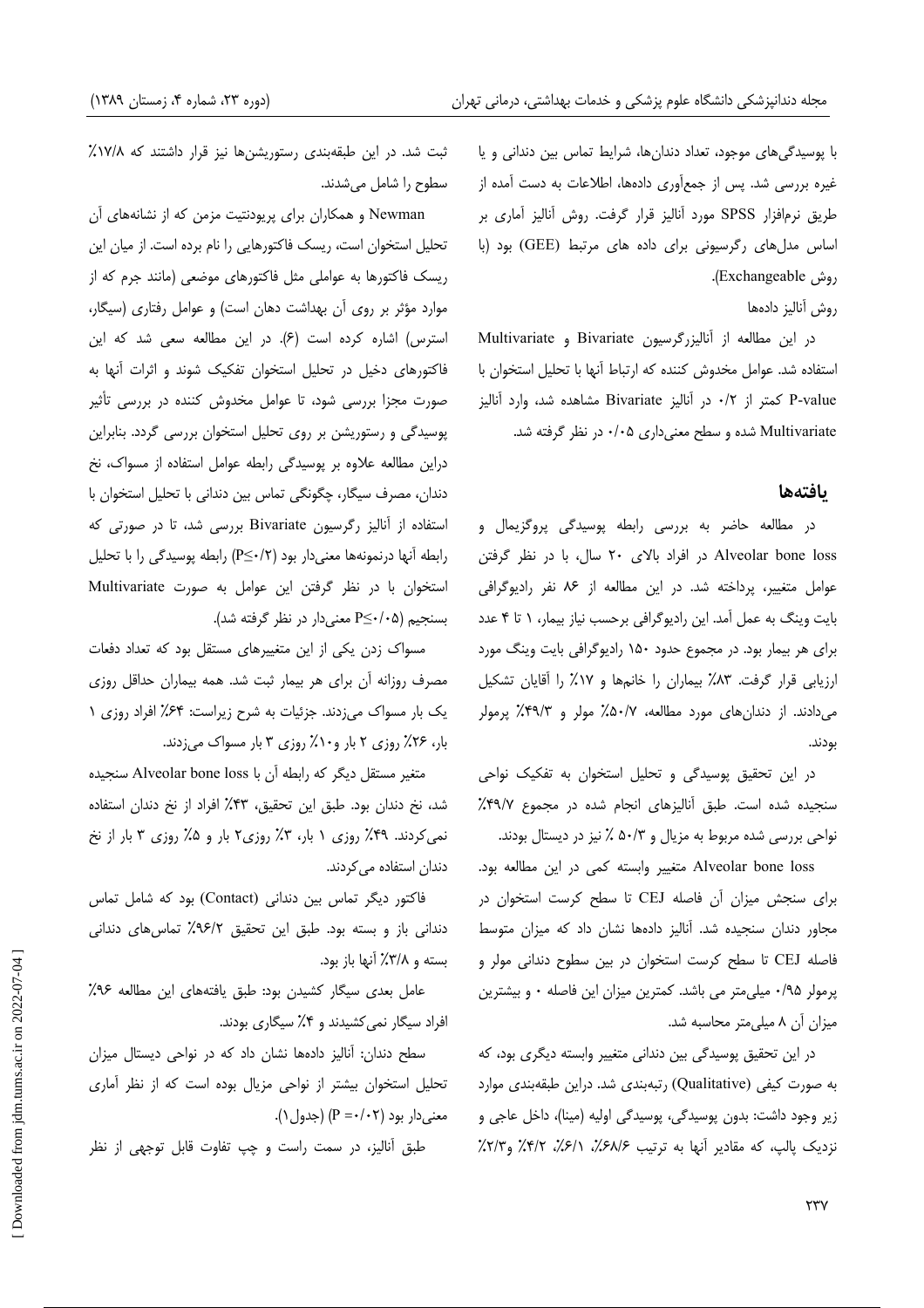P=۰/۰۰۰۱ کاملاً معنیدار بود. همچنین رستوریشنهای دندانی نیز رابطه معنى دار با تحليل استخوان داشتند (P=٠/٠٣) (جدول ١). رابطه تعداد دفعات مسواك زدن بيماران با Alveolar bone loss معنى دار نبود (٢٧/ +=P) (جدول ١). آنالیز داده ها رابطه معناداری بین استفاده از نخ دندان وکاهش Alveolar bone loss را نشان داد (P=۰/۰۳) (جدول ۱). تماس های بین دندانی بررسی شدند که آن هم رابطه معنیداری با Alveolar bone loss نداشت (P=٠/٧٨) (حدول ١). أناليزأماري رابطه پوسيدگي با تحليل استخوان را معنىدار نشان داد (P=۰/۰۰۰۱). رابطه نوع سطح (P=۰/۰۴)، نوع دندان (P=۰/۰۰۰۱) و نخ دندان زدن (P=۰/۰۳) همچنان معنیدار بود (جدول۲).

#### جدول ٢- رابطه پوسیدگی و تحلیل استخوان بر حسب مصرف نخ دندان، نوع دندان و نوع سطح

| P-value                 | $\sim$              |
|-------------------------|---------------------|
| $\cdot/\cdot$           | پوسیدگی             |
| $\cdot/\cdot$ ۳         | استفاده از نخ دندان |
| $.$ / $.$ ۴             | ديستال بودن         |
| $\cdot/\cdot\cdot\cdot$ | پرمولر بودن         |

## بحث و نتيجهگيري

همانطور که میدانیم پوسیدگی پروگزیمال و تحلیل استخوان آلوئول دو بیماری شایع در دندانپزشکی میباشند. مطالعات بسیاری در جهت تعيين اتيولوژي اين دو بيماري صورت گرفته است. اما اينكه آيا این دو عامل میتوانند به عنوان ریسک فاکتور برای یکدیگر باشند یا خیر، چندان مشخص نیست. در مطالعاتی که قبلاً انجام شده نتایج مختلف و گاهی متناقض به دست آمده است.

مطالعه حاضر به صورت Cross sectional به بررسی این رابطه يرداخته است. نتايج اين مطالعه رابطه مثبت بين يوسيدگي يروگزيمال و تحلیل استخوان آلوئول را نشان داد. در مطالعه حاضر سعی شد که پوسیدگیها از نظر شدت، تفکیک شود تا مشخص شود که آیا شدت پوسیدگی با تحلیل استخوان رابطه دارد یا خیر. بنابراین پوسیدگی به سه درجه مینا، عاج و نزدیک پالپ تقسیم شده است.

طبق اين مطالعه ميانگين فاصله CEJ از كرست استخوان ألوئول

ميزان تحليل استخوان وجود نداشت (جدول ۱).

همچنین در فک بالا و فک پائین هم میزان تحلیل استخوان تقریباً یکی بود وتفاوت آماری از این نظر وجود نداشت (جدول ۱).

|  |  |  | جدول ١- أناليز رگرسيوني رابطه متغييرها وتحليل استخوان |  |  |  |
|--|--|--|-------------------------------------------------------|--|--|--|
|--|--|--|-------------------------------------------------------|--|--|--|

| متغير                      |                                                                               | P-value                                                                       |
|----------------------------|-------------------------------------------------------------------------------|-------------------------------------------------------------------------------|
| سطح دندان                  | ديستال<br>مزيال                                                               | $\cdot/\cdot$ ۲                                                               |
| نوع دندان                  | پرمولر<br>مولر                                                                | $.$ / $.$                                                                     |
| سمت فک                     | راست<br><u>چپ</u>                                                             | $\cdot/\lambda\Upsilon$                                                       |
| نوع فک                     | بالا<br>پايين                                                                 | $\cdot/\lambda$                                                               |
| پوسیدگی                    | بدون پوسیدگی<br>پوسیدگی مینا<br>پوسیدگی عاج<br>پوسیدگی نزدیک پالپ<br>رستوريشن | $\cdot$ /9 $\vee$<br>$\cdot/\cdot \Delta$<br>$\cdot/\cdot$<br>$\cdot/\cdot$ ۳ |
| مسواک                      | ۱ بار در روز<br>۲ بار در روز<br>۳ بار در روز                                  | $\cdot$ /۴۹<br>۰/۹۱                                                           |
| نخ دندان                   | ۰ بار در روز<br>۱ بار در روز<br>۲ بار در روز<br>۳ بار در روز                  | $\cdot/\uparrow$ .<br>$\cdot/\cdot$<br>۰/۳۸                                   |
| سيگار                      | عدم مصرف سیگار<br>مصرف سيگار                                                  | ۰/۱۱                                                                          |
| تماس بين<br>دندان <u>ی</u> | بسته<br><u>باز</u>                                                            | $\cdot/\forall\lambda$                                                        |

دندان های مولر نسبت به دندان های پرمولر تحلیل استخوان کمتری داشتند که از نظر آماری معنیدار بود (P=۰/۰۰۰۱) (جدول۱). نتايج حاصل از آناليز دادهها، همچنين نشان داد كه رابطه پوسيدگى اوليه با Alveolar bone loss معنى دار نيست (P=٠/٩٧)، اما رابطه یوسیدگی داخل عاج با Alveolar bone loss معنی دار بود (P=٠/٠۵). رابطه بین پوسیدگی نزدیک پالپ و Alveolar bone loss نیز با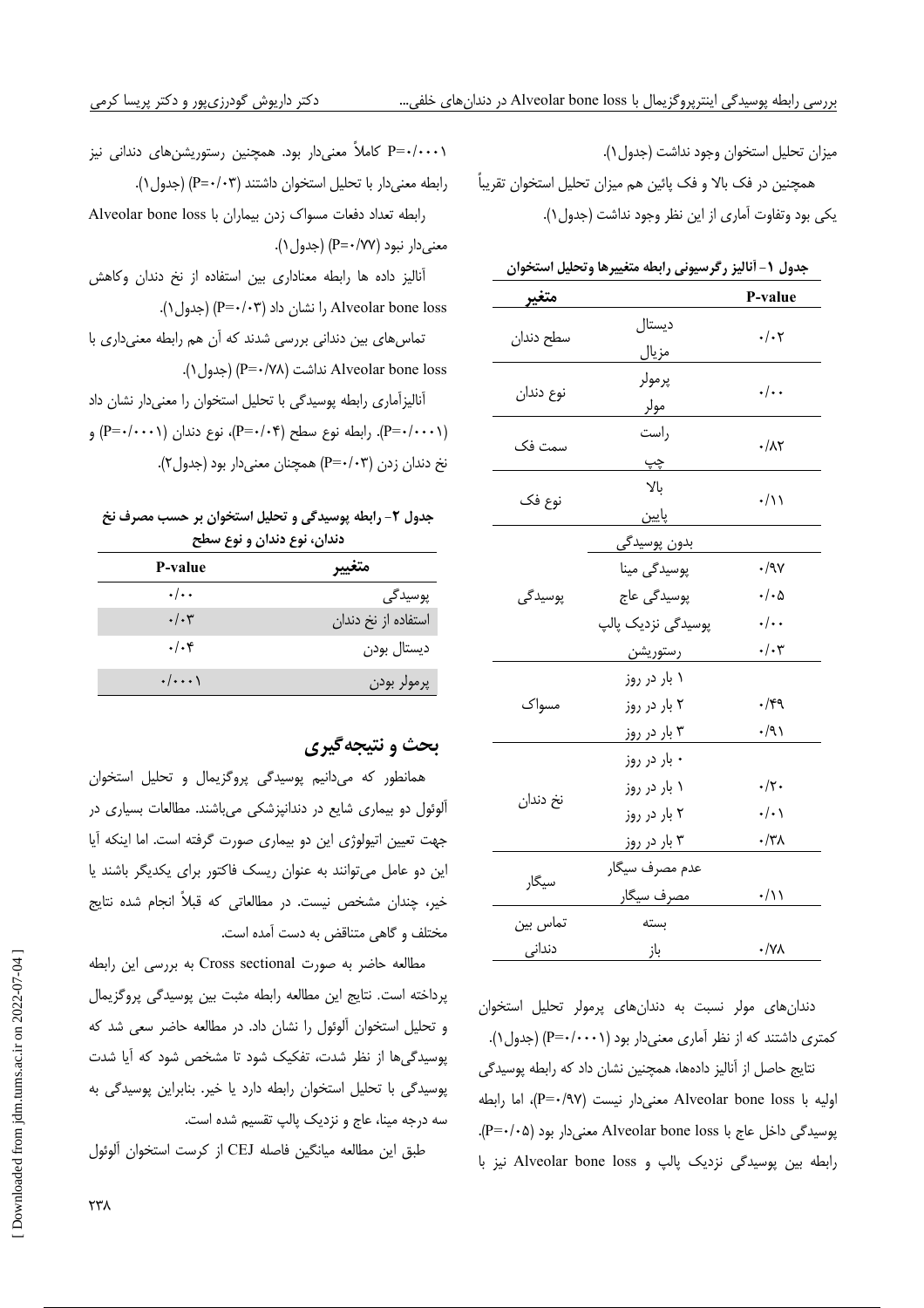برابر ۰/۹۵ محاسبه شد. در مطالعات بیان شده است که فاصله بین كرست آلوئول و CEJ در بالغين جوان، ١/٩۴–١/٧۵ ميلي متر (به طور متوسط: ١/٠٨ ميلي متر) است. با افزايش سن، اين ميزان به ٢/٨١ میلی متر می رسد (این افزایش فاصله، بیشتر در نتیجه بیماری پریودنتال است تا به علت افزایش سن). همچنین آمده است تفاوت بین ارتفاع كرست استخوان ألوئول (اندازه واقعي) و نماي راديوگرافي أن، از ۰-۱/۶ میلی متر متغییر است، این اختلاف بیشتر به خاطر زاویه X-ray مه باشد (۶).

طبق آنالیز انجام شده، پوسیدگی محدود به مینا تأثیر (معنیدار) روى تحليل استخوان آلوئول نداشت. مطالعه Albandar و همكاران بر روی افراد ١٣ ساله نيز همين نتيجه را نشان داد. پوسيدگي عاج و نزدیک پالپ رابطه معنیداری را نشان داد که در این میان رابطه یوسیدگی نزدیک پالپ بیشتر است. در مطالعه Albandar و همکاران برروی افراد ١٣ ساله نيز پوسيدگي های با حفره مشخص يک رابطه معنى دار با تحليل استخوان داشتند (١).

پلاک دندانی نقش کلیدی در شروع فرم تخریبی پریودنتیت دارد. رابطه پلاک دندانی با ازدست رفتن ساپورت پریودنتال تنها در جمعیتهایی بدون درنظر گرفتن فاکتورهای ناحیهایی و فردی مشخص شده است، در حالی که رابطه فردی وناحیه ای بسیار ضعیفتر است. این ممکن است به دلیل ماهیت Multifactorial بیماری پریودنتیت مزمن باشد. درنتيجه حضور پلاک به صورت قطعي نمي تواند همراه با از دست رفتن ساپورت پریودنتال در آن ناحیه باشد. با این حال حضور فاکتورهای موضعی مثل پوسیدگی حفره دار و رستوریشنها ممکن است ریسک تخریب پریودنتال را در همان ناحیه به دلیل تغییر پلاک میکروبی به منظور تقویت تجمع پلاک موجب شود (۱).

در مطالعه Kinane وهمكاران رابطه پوسیدگی و تحلیل استخوان معنى دار نبود (P>٠/٠۵). در مطالعه وى روش محاسبه به صورت جمعیتی بود، به این معنی که رابطه پوسیدگی با ناحیه خاص مورد بررسی قرار نگرفت. بدین صورت که پوسیدگیها و پر کردگیها در افراد مختلف سنجیده شده و افراد از این نظر در ۴ رتبه قرار گرفتند (پوسیدگی کم تا شدید) (۷). این روش باعث عدم دقت در تعیین رابطه دقیق پوسیدگی پروگزیمال با تحلیل استخوان ألوئول در همان ناحیه میشود. برای مثال ممکن است ۵ پوسیدگی مینا وجود داشته باشد ولی

تحلیل استخوان کم باشد، در حالی که ۲ پوسیدگی در حد عاج با تحلیل بیشتر مشاهده شود. در این صورت این دادهها طبق مطالعه Kinane و همکاران رابطهای را نشان نمی دهد، در حالی که یوسیدگی منجر به پريودنتيت مي شود.

در مطالعه Broadbent و همکاران (۸) که رابطه پوسیدگی با Attachment loss بررسی شد، مشاهده گردید که پوسیدگیهای جدید در ایجاد Attachment loss تأثیر مشخصی داشتند، ولی پوسیدگیهای قدیمی در ایجاد پوسیدگی تأثیر مشخصی نداشتند. در مطالعه Chiou و همکاران (۹) نشان داده شد که افراد با CEJ-AC≥۳/۴ پوسیدگی ریشه بیشتری داشتند (P>۰/۰۰۱). هر چند که در این مطالعه رابطه پوسیدگی ریشه نشان داده شده است (در مردم Yayoi بر خلاف مردم مدرن ژاپن پوسیدگی ریشه شایعتر بوده است). این محققان بر این باورند که Expose بودن ریشه در اثر تحلیل استخوان منجر به پوسیدگی می شود.

با استفاده از این مطالب می توان گفت علاوه بر این که پوسیدگی طبق یافتههایمان از مقالات به عنوان یک فاکتور موضعی میتواند منجر به تحلیل استخوان شود، تحلیل استخوان آلوئول نیز می تواند منجر به پوسیدگی گردد. هر چند که در اینجا پوسیدگی ریشه را مطرح کرده است، ولی وجود یک رابطه معنیدار را، نه از طریق مطالعه Cross sectional و نه Longitudinal نعی توان یک رابطه یک طرفه قطعی به حساب آورد.

در مطالعه Julihn و همکاران (۱۰) مانند مطالعه Kinane و همکاران (٧) به ارزیابی رابطه میزان پوسیدگیهای دهان و تحلیل استخوان Alveolar به صورت کلی و نه به صورت ناحیهای برای هر فرد پرداخته شد که مانند مطالعه Kinane رابطه معنىدارى به دست نیامد. علت را میتوان در همان دلایلی که برای مطالعه Kinane گفته شد یافت. در حقیقت این تحقیق به صورت اختصاصی رابطه یوسیدگی و تحلیل استخوان را در ناحیه خاص را به عنوان فاکتور موضعی مورد مطالعه قرار نداده است.

از دیگر مواردی که در این مطالعه مورد بررسی قرار گرفت، رابطه برخی متغییرها با تحلیل استخوان بود که در صورتی که متغییری با تحلیل استخوان رابطه داشت، رابطه آن دو با پوسیدگی پروگزیمال بررسی می شد. یکی از این متغییرها، مسواک زدن بود که در مطالعه ما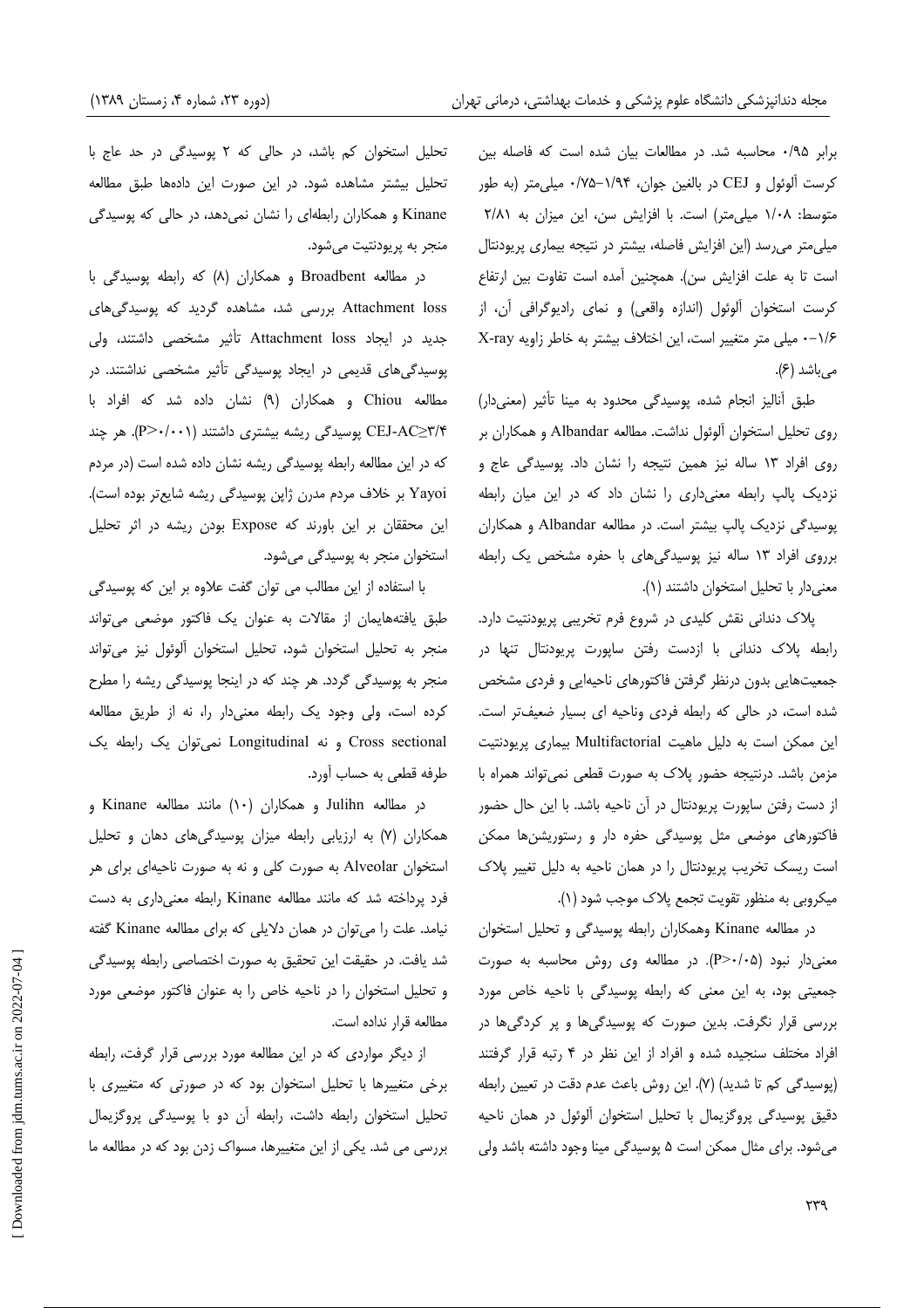رابطه معنیدار و مشخصی بین تعداد دفعات مسواک زدن و تحلیل استخوان وجود نداشت.

در این مطالعه تمام بیماران از مسواک استفاده می کردند. همچنان که میدانیم استفاده یا عدم استفاده از مسواک در ایجاد بیماری پریودنتیت مهم است، اما شاید تعداد دفعات مسواک زدن چندان مهم نباشد، چرا که یک بار مسواک زدن می تواند پلاک دندانی را به مدت ۲۴ ساعت از روی دندان بردارد. کارنزا و همکاران (۶)، بیان کردند که آغاز آهسته منحنی رشد پلاک در ۲۴ ساعت اول می تواند تا حدی به این صورت توجیه شود که کلونیهای باکتریال پیش از آن که از نظر بالینی قابل شناسایی باشند، نیاز به رسیدن به اندازه معینی دارند. این که افزایش اولیه در توده پلاک تا حد زیادی ناشی از تکثیر باکتریهای موجود و تنها در حد ناچیزی ناشی از اتصال گونههای اتصال یافته جدید است، با رشد تصاعدی (Exponential) همخوانی دارد. طی ۳ روز بعد، رشد پلاک با سرعت بالا افزایش می،یابد، از آن پس مجدداً سرعت رشد کم می شود. پس از ۴ روز، به طور متوسط،۳۰٪ از کل تاج دندان با پلاک پوشیده شده است. اگرچه به نظر نمی رسد که پس از روز چهارم، میزان پلاک به طور قابل توجهی افزایش یابد، ولی ترکیب آن تغییر کرده و گرایش فلور میکروبی به سمت باکتریهای گرم منفی و بی هوازی است.

از طرف دیگر طریقه مسواک زدن نیز یکی دیگر از عواملی است که میتواند تأثیرگذار باشد. چنان که در مطالعه Julihn و همکاران (١٠) نيز رابطه مشخصى بين تعداد دفعات مسواك زدن وتحليل استخوان وجود نداشت. در این مطالعه سنجش به صورت مسواک زدن در شب (مرتب، نامرتب) و روز (مرتب، نامرتب) بود. همچنین در مطالعه Merchant A و همکاران (۱۱) نیز که رابطه تعداد دفعات مسواک و پریودنتیت را بررسی کرده بودند، دو بار مسواک زدن در شبانه روز، نسبت به یک بار مسواک زدن تأثیر مشخصی نداشت.

در مطالعه حاضرعامل دیگری که بررسی گردید، رابطه بین سیگار كشيدن وتحليل استخوان آلوئولار بود. طبق اين تحقيق ۴٪ افراد سیگار می کشیدند که نسبت به حالت عادی جامعه کمتر میباشد و مطالعه از این نظر نتوانسته یک جامعه تصادفی را انتخاب کند، در نتیجه Bias Selection دارد. در مطالعه ما رابطه سیگار کشیدن و تحلیل استخوان آلوئول بی معنی به دست آمده که با توجه به این

Bias چندان قابل اعتماد نیست. در مطالعه Julihn و همکاران (۱۰) نیز رابطه بین سیگار کشیدن و تحلیل استخوان آلوئول معنیدار نشد. محقق بیان می کند که در مطالعهای که او انجام داده، ممکن است افرادی که هر روز سیگار میکشیدند، کم بوده و یا افرادی که سیگاری بودند به صورت کم (None heavy) سیگار مصرف می کردند.

همچنان که قبلاً گفته شد دراکثر مقالات رابطه مشخصی بین سیگار کشیدن و تحلیل استخوان آلوئول بیان شده است. چنان که Chiou و همكاران (٩) وجود رابطه مثبت بين سيگار كشيدن با Attachment loss و ایندکس پریودنتال را بیان میکنند. همچنین Broadbent و همکاران نیز رابطه مثبتی بین سیگار کشیدن و Attachment loss ییدا کردند (۸).

Newman و همکاران (۶) بیان کرد که سیگاریها نسبت به غیرسیگاریها، Attachment loss و تحلیل استخوان بیشتری دارند. تعداد پاکتهای عمیق و میزان تشکیل جرم نیز در سیگاریها بیشتر است، با این وجود تمایل به التهاب لثه، در سیگاریها کمتر میباشد. بسته به این که کدام شاخص کلینیکی در ارزیابی پریودنتال به کار برده شود، در سیگاریها احتمال پیشرفت بیماری پریودنتال نسبت به غیر سیگاریها، ۶–۲/۶ برابر است. احتمال ابتلا به بیماری پریودنتال در [15-30 pack years] (Moderate smokers) سیگاری های متوسط نسبت به غیر سیگاری ها،٢/٧٧ برابر بیشتر است. احتمال ابتلا به بیماری پریودنتال در افراد شدیداً سیگاری (Heavy smokers) [more than 30 pack years] نسبت به غیر سیگاریها، ۴/۷۵ برابر بيشتر است.

متغییر دیگری که رابطه آن با تحلیل استخوان بررسی شد، استفاده از نخ دندان بود. در مطالعه ما رابطه استفاده از نخ دندان با كاهش تحلیل استخوان معنی دار بود. در مطالعهای که Broadbent و همکاران (٨) انجام دادند، نیزدرسطوح مزیال دندانها رابطه معنی داری بین كاهش Clinical Attachment Loss (CAL) و استفاده از نخ دندان وجود داشت (١٠). هر چند در مطالعه Julihn و همكاران (١٠) رابطه استفاده از نخ دندان با Incipient Alveolar bone loss معنی دار نشد. همچنان که میدانیم نقش رستوریشنها به خصوص رستوریشنهای ناقص بر روی تخریب بافت پریودنشیم، کاملاً شناخته شده است. Broadbent و همکاران (۸) در مطالعه خود رابطه